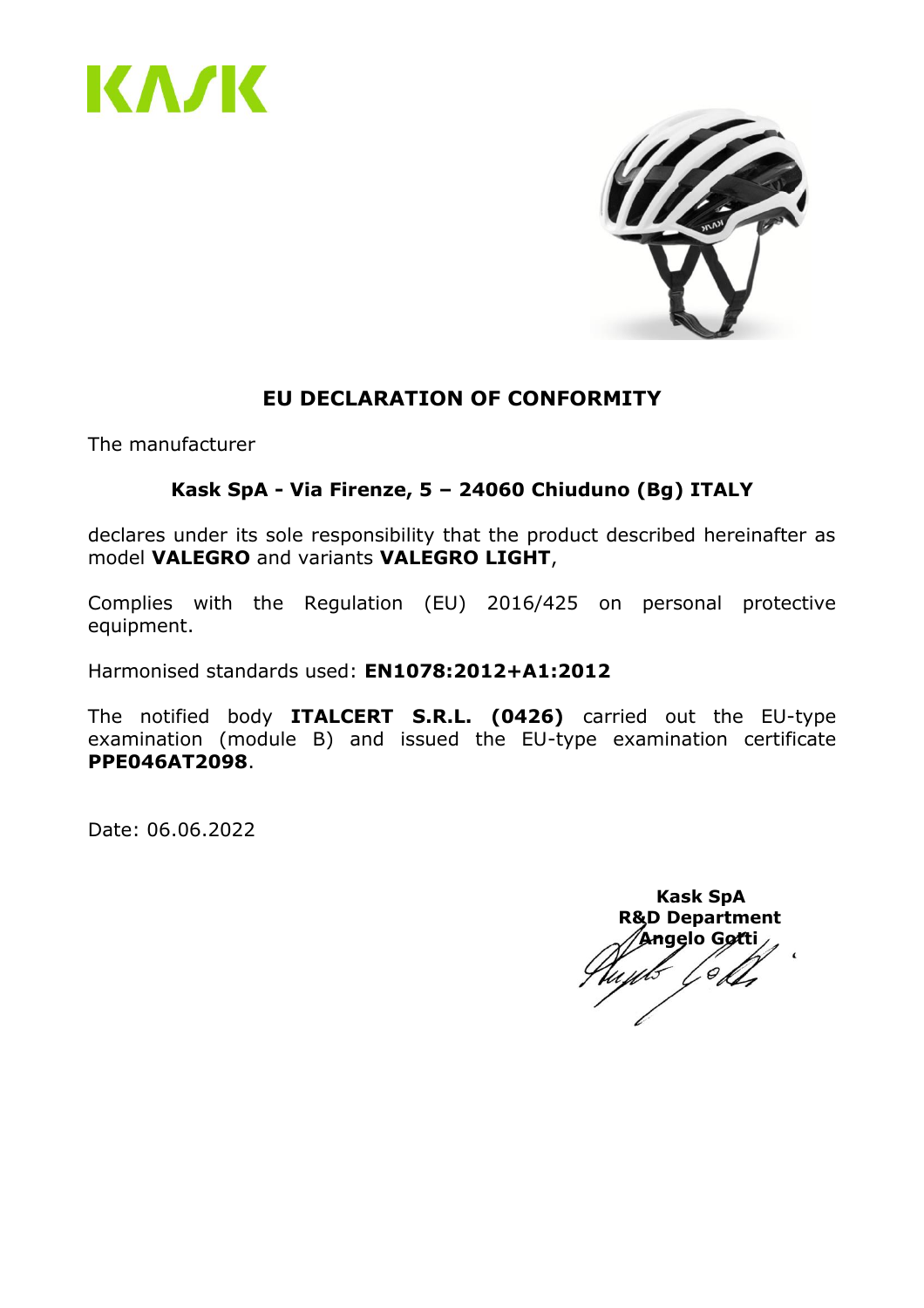



# **DICHIARAZIONE DI CONFORMITÀ UE**

Il fabbricante

#### **Kask SpA - Via Firenze, 5 – 24060 Chiuduno (Bg) ITALIA**

dichiara sotto la sua esclusiva responsabilità che il prodotto descritto in appresso modello **VALEGRO** e varianti **VALEGRO LIGHT**,

E' conforme al Regolamento (UE) 2016/425 sui dispositivi di protezione individuale.

Norme armonizzate utilizzate: **EN1078:2012+A1:2012**

L'organismo notificato **ITALCERT S.R.L. (0426)** ha svolto l'esame UE del tipo (modulo B) e ha rilasciato il certificato di esame UE del tipo **PPE046AT2098**.

 **Kask SpA R&D Department Angelo Gotti**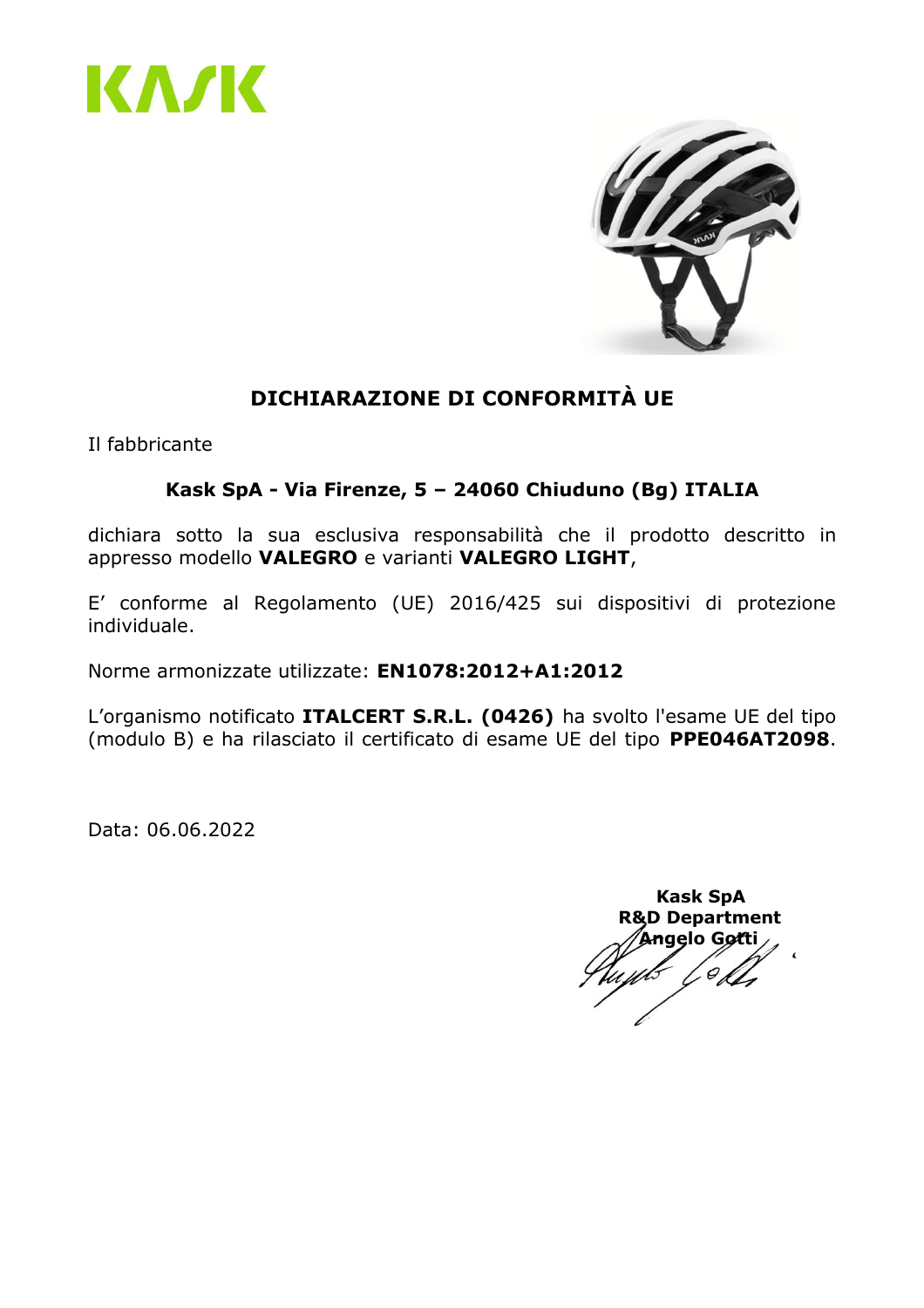



# **EU-KONFORMITÄTSERKLÄRUNG**

Der Hersteller

#### **Kask SpA - Via Firenze, 5 – 24060 Chiuduno (BG) ITALIEN**

erklärt in alleiniger Verantwortung, dass das Produkt, was im nebenstehenden Modell **VALEGRO** und in den Varianten **VALEGRO LIGHT** beschrieben ist,

der EU-Richtlinie 2016/425 über persönliche Schutzausrüstung entspricht.

Angewandte harmonisierte Normen: **EN1078:2012+A1:2012**

Die benannte Stelle **ITALCERT S.R.L. (0426)** hat die EU-Prüfung des Typs (Modul B) durchgeführt und das EU-Bewertungszertifikat des Typs ausgestellt **PPE046AT2098.**

 **Kask SpA R&D Department Angelo Gotti**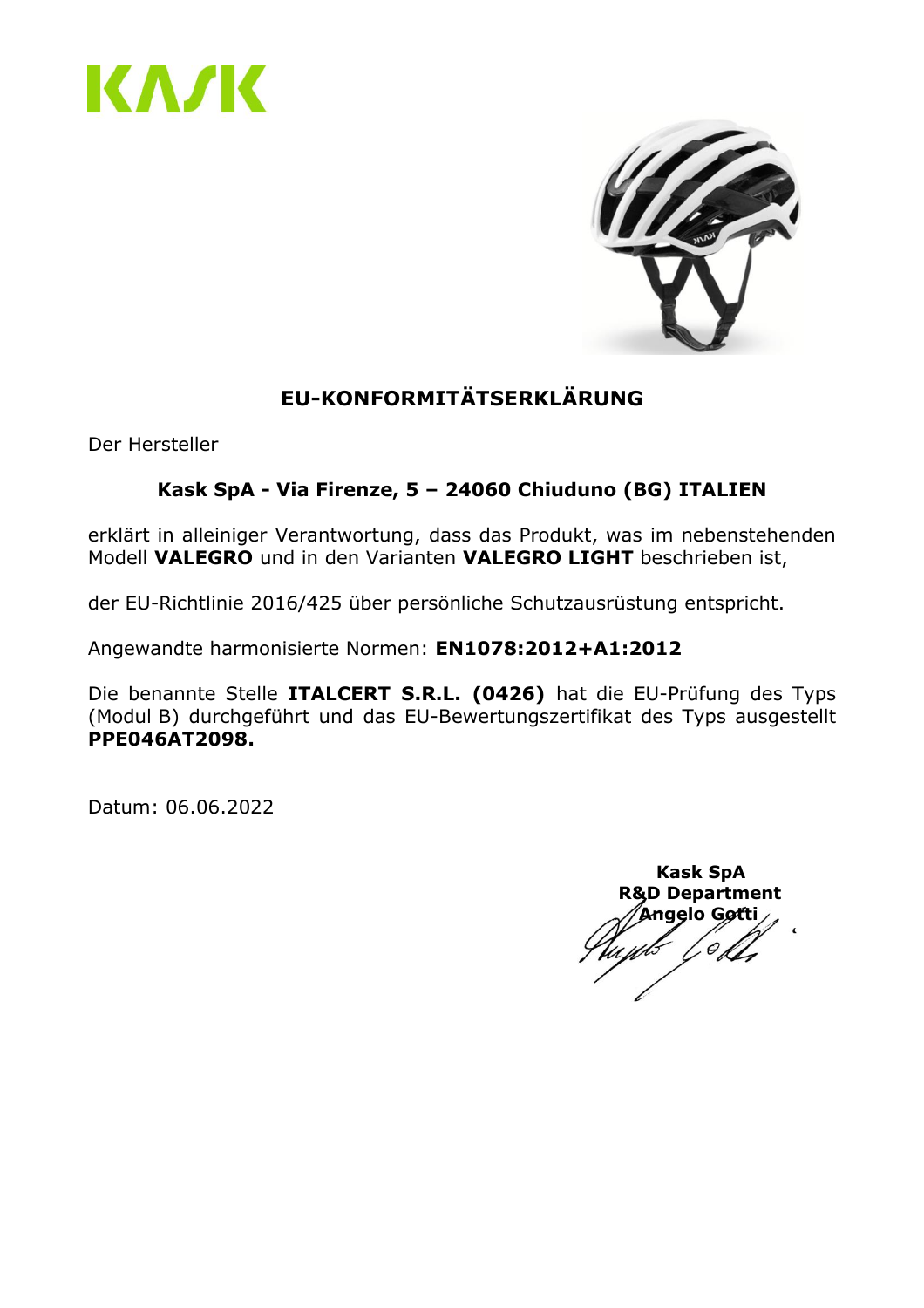



# **DÉCLARATION UE DE CONFORMITÉ**

Le fabricant

#### **Kask SpA - Via Firenze, 5 – 24060 Chiuduno (Bg) ITALIA**

déclare, sous sa seule responsabilité, que le produit indiqué ci-après, modèle **VALEGRO** et versions **VALEGRO LIGHT**, est conforme aux exigences applicables du Règlement (UE) 2016/425 relatif aux équipements de protection individuelle.

Normes harmonisées utilisées : **EN1078:2012+A1:2012**

L'organisme notifié **ITALCERT S.R.L. (0426)** a réalisé l'examen UE de type (module B) et a délivré le certificat d'examen UE de type **PPE046AT2098**.

Date : 06.06.2022

 **Kask SpA R&D Department Angelo Gotti**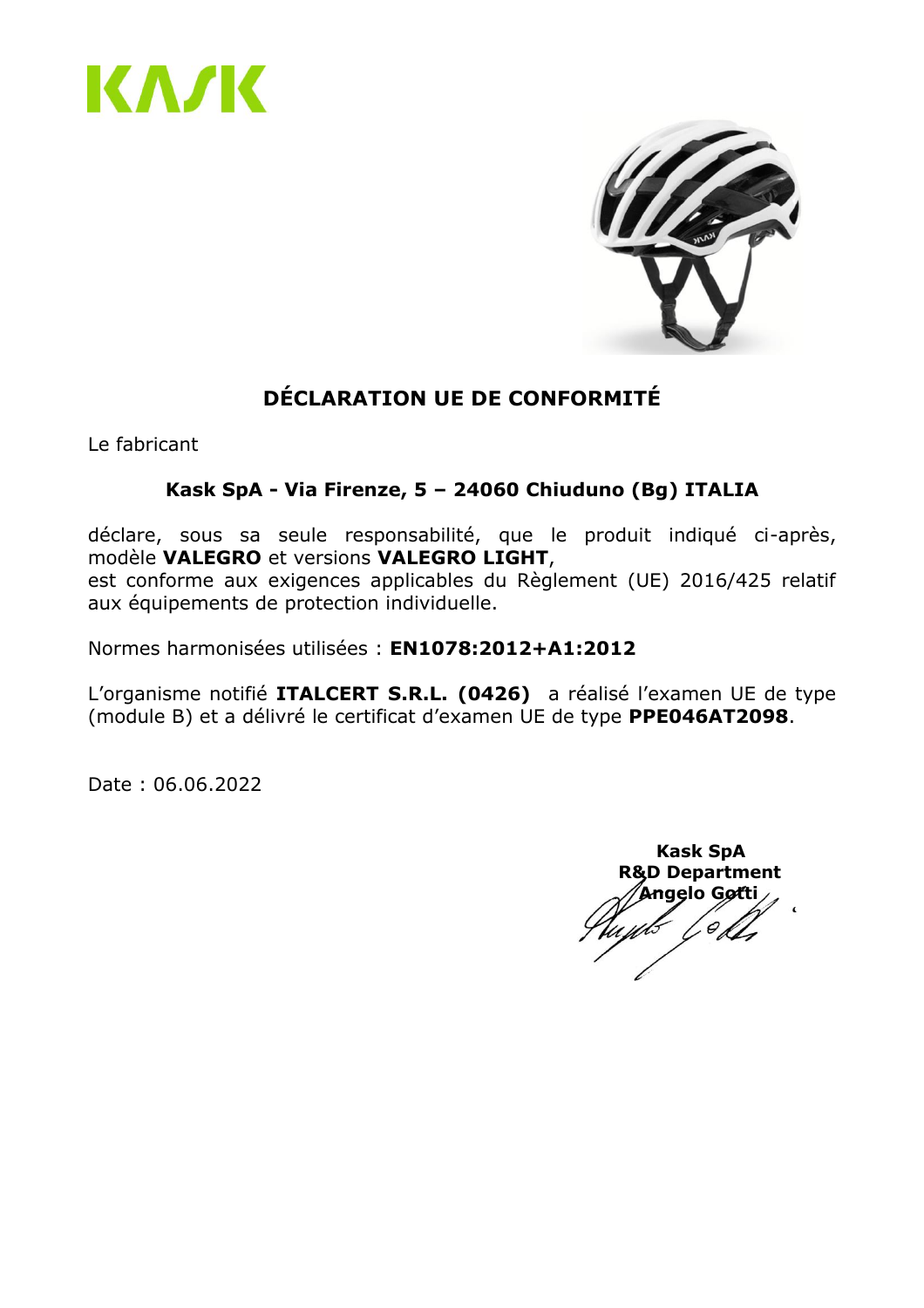



# **DECLARACIÓN UE DE CONFORMIDAD**

El fabricante

#### **Kask SpA - Via Firenze, 5 – 24060 Chiuduno (Bg) ITALIA**

declara bajo su exclusiva responsabilidad que el producto descrito, en lo sucesivo modelo **VALEGRO** y variantes **VALEGRO LIGHT,**

Cumple con el Reglamento (UE) 2016/425 relativo a los equipos de protección individual.

Normas armonizadas utilizadas: **EN1078:2012+A1:2012**

El organismo notificado **ITALCERT S.R.L. (0426)** ha llevado a cabo el examen UE de tipo (módulo B) y ha emitido el certificado de examen UE de tipo **PPE046AT2098**.

Fecha: 06.06.2022

 **Kask SpA R&D Department Angelo Gotti** $\mathcal{O}_{\mathcal{A}}$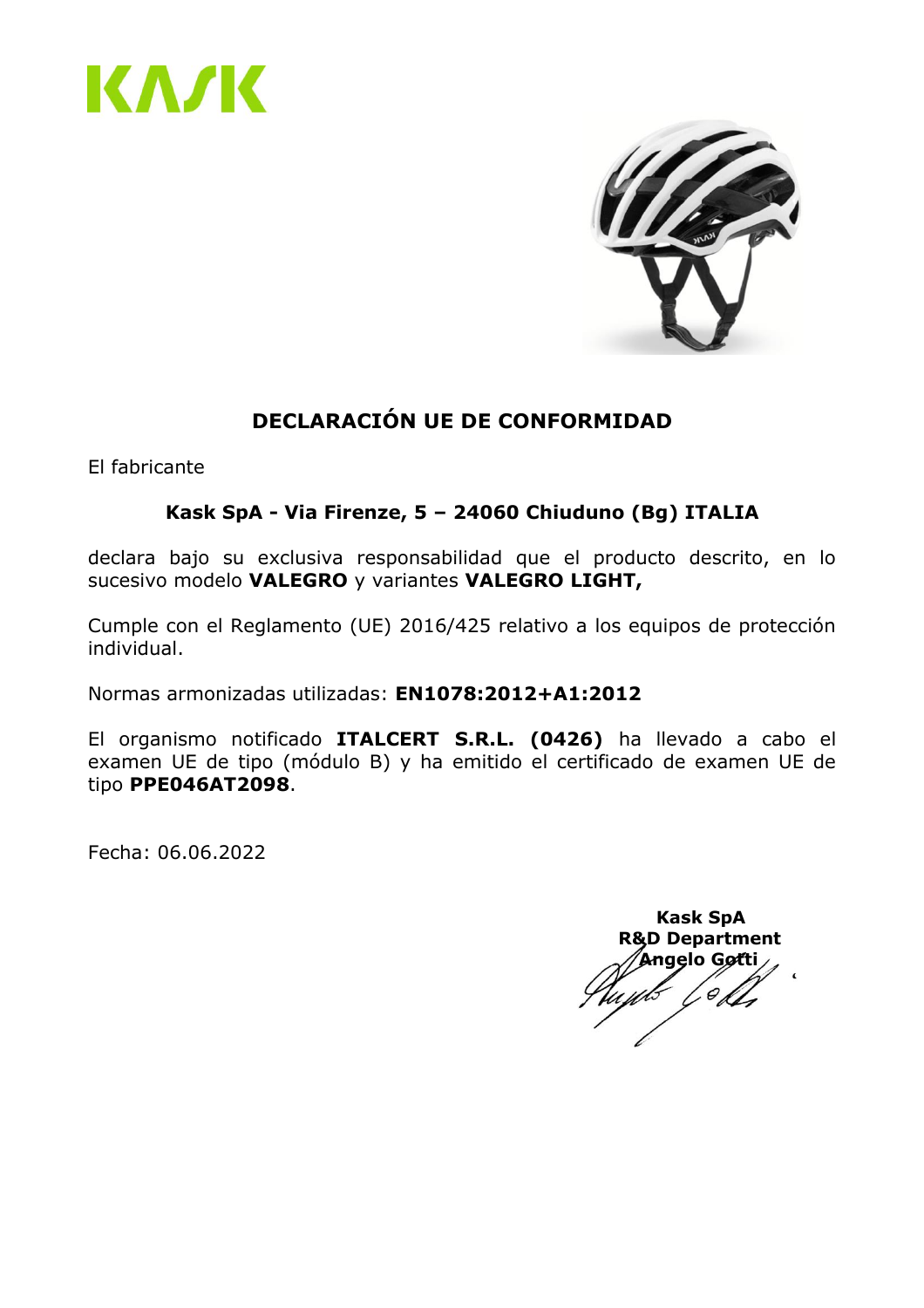



# **DECLARAÇÃO UE DE CONFORMIDADE**

O fabricante

#### **Kask SpA - Via Firenze, 5 – 24060 Chiuduno (Bg) ITÁLIA**

declara sob a sua exclusiva responsabilidade que o produto descrito abaixo modelo **VALEGRO** e variantes **VALEGRO LIGHT**,

Está em conformidade com o Regulamento (UE) 2016/425 sobre os equipamentos de proteção individual.

Normas harmonizadas utilizadas: **EN1078:2012+A1:2012**

O organismo notificado **ITALCERT S.R.L. (0426)** realizou o exame UE de tipo (módulo B) e emitiu o certificado de exame UE do tipo **PPE046AT2098**.

 **Kask SpA R&D Department Angelo Gotti**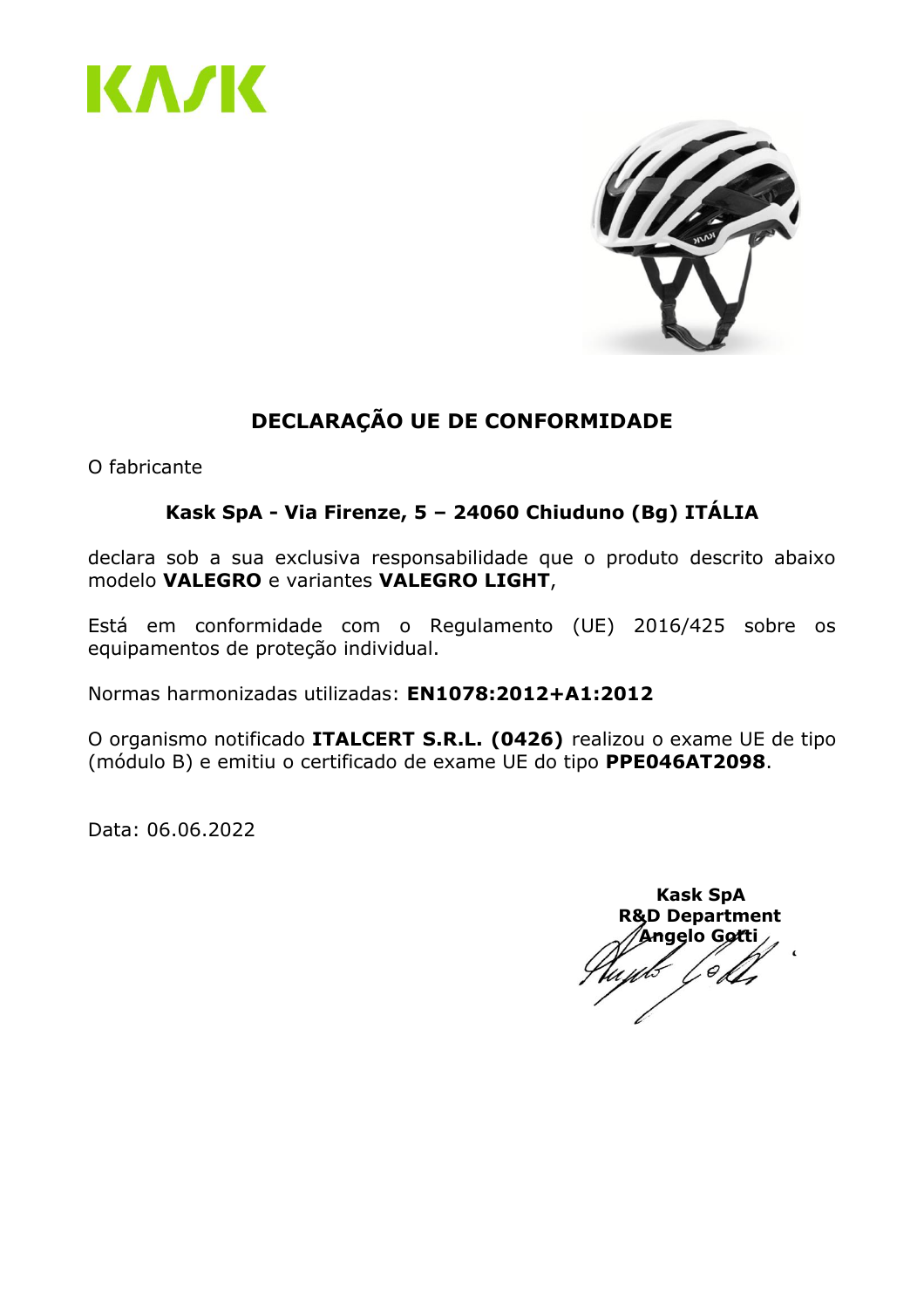



#### **EU OVEREENSTEMMINGSVERKLARING**

De fabrikant

#### **Kask SpA - Via Firenze, 5 – 24060 Chiuduno (Bg) ITALIE**

verklaart onder zijn eigen exclusieve verantwoordelijkheid dat het hierna beschreven product model **VALEGRO** en varianten **VALEGRO LIGHT**,

conform is met de Verordening (UE) 2016/425 met betrekking op de persoonlijke beschermingsmiddelen.

Toegepaste geharmoniseerde normen: **EN1078:2012+A1:2012**

De aangemelde instantie **ITALCERT S.R.L. (0426)** heeft het EUtypeonderzoek uitgevoerd (module B) en heeft het certificaat van EUtypeonderzoek afgegeven **PPE046AT2098**.

 **Kask SpA R&D Department Angelo Gotti**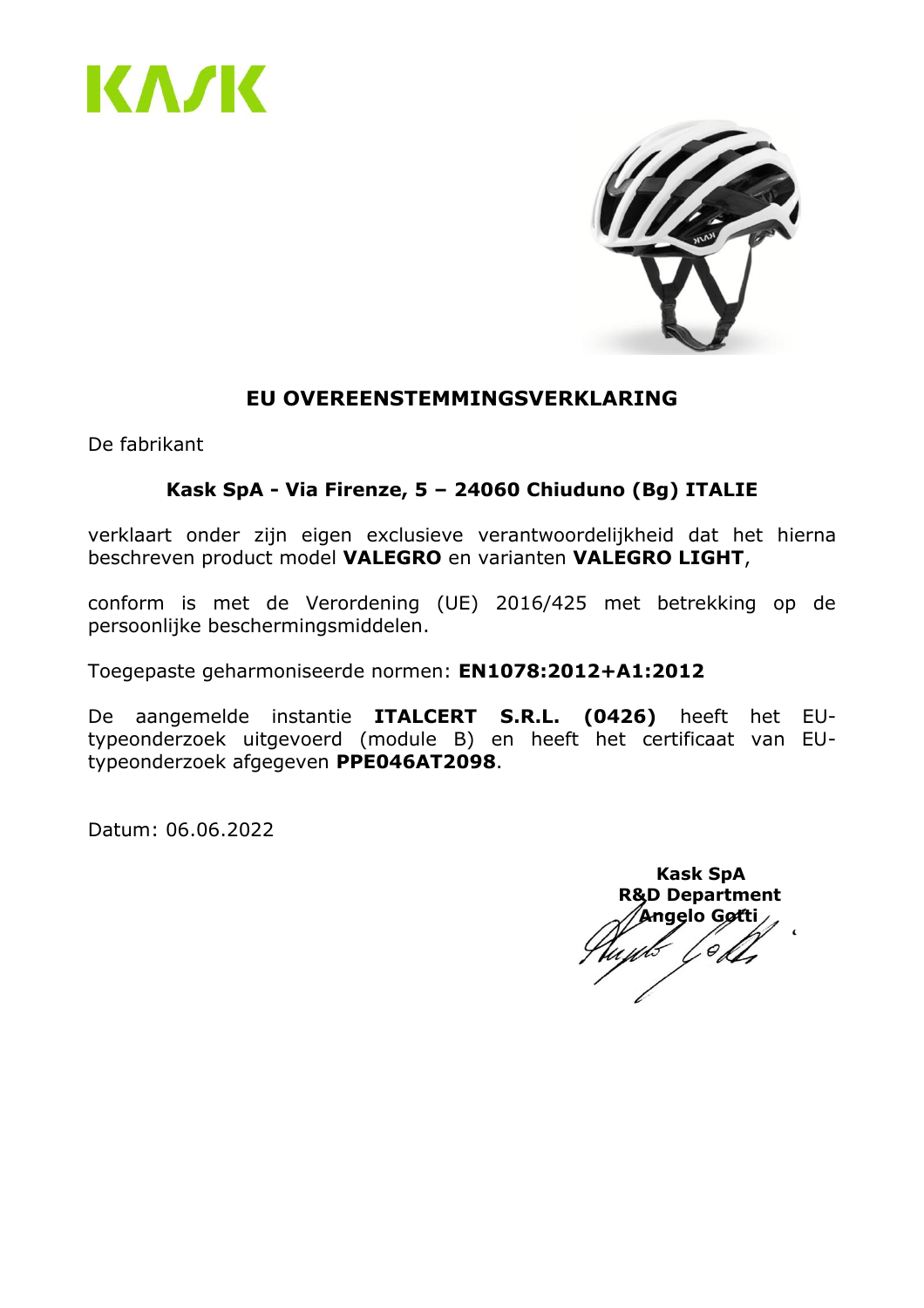



# **EU FÖRSÄKRAN OM ÖVERENSSTÄMMELSE**

Tillverkaren

#### **Kask SpA - Via Firenze, 5 – 24060 Chiuduno (Bg) ITALIEN**

försäkrar under det egna ansvaret att den beskrivna produkten, hädanefter modell **VALEGRO** och varianter **VALEGRO LIGHT**,

Den överensstämmer med förordningen (EU) 2016/425 om personliga skyddsutrustningar.

Använda harmoniserade standarder: **EN1078:2012+A1:2012**

Det anmälda organet **ITALCERT S.R.L. (0426)** har utfört EU-typkontroll (modul B) och har utgett EU-typkontrollintyg **PPE046AT2098**.

 **Kask SpA R&D Department Angelo Gotti**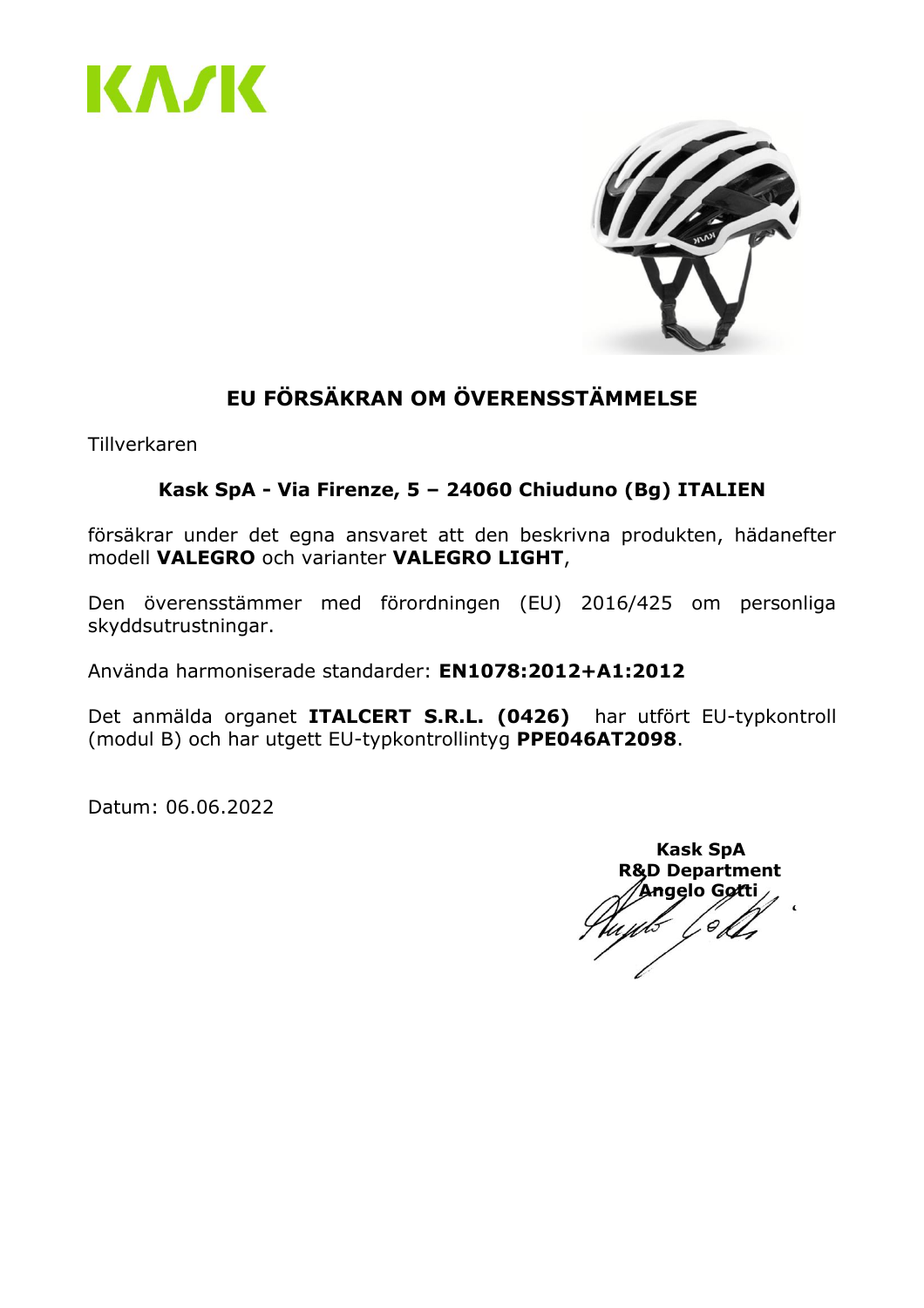



# **EU VAATIMUSTENMUKAISUUSVAKUUTUS**

Valmistaja

#### **Kask SpA - Via Firenze, 5 – 24060 Chiuduno (Bg) ITALIA**

vakuuttaa omalla yksinomaisella vastuullaan, että seuraavassa kuvattu tuote malli **VALEGRO** ja versiot **VALEGRO LIGHT**,

ovat henkilönsuojaimia koskevan EU-asetuksen 2016/425 mukaisia.

Käytetyt yhdenmukaistetut standardit: **EN1078:2012+A1:2012**

Ilmoitettu laitos **ITALCERT S.R.L. (0426)** suoritti EU-tyyppitarkastuksen (moduuli B) ja antoi EU-tyyppitarkastustodistuksen **PPE046AT2098**.

Pvm: 06.06.2022

 **Kask SpA R&D Department Angelo Gotti**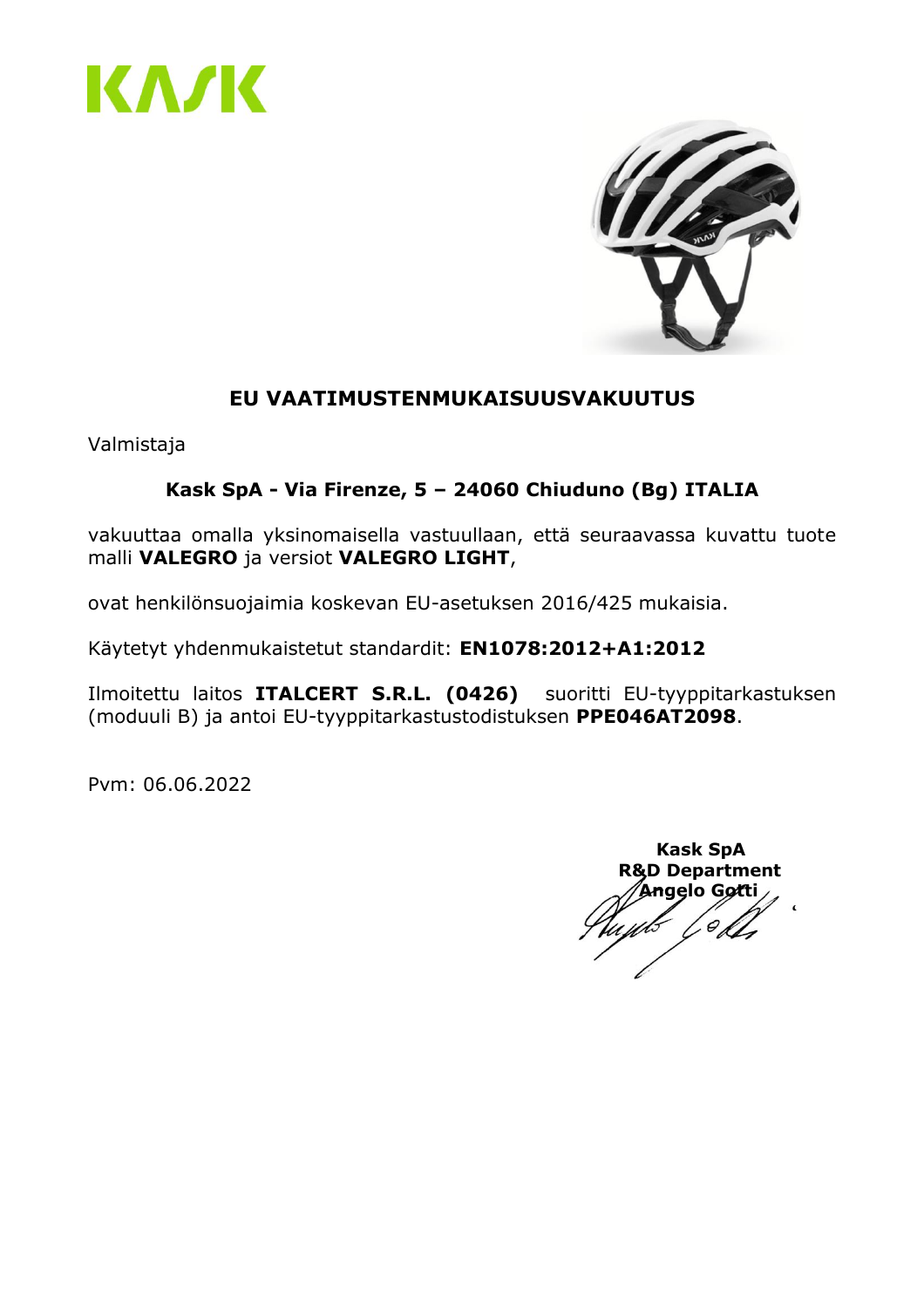



#### **EU OVERENSSTEMMELSESERKLÆRING**

Fabrikanten

#### **Kask SpA - Via Firenze, 5 – 24060 Chiuduno (Bg) ITALIEN**

erklærer for eget ansvar, at produktet beskrevet nedenfor model **VALEGRO** og varianter **VALEGRO LIGHT**,

Er i overensstemmelse med forordningen (EU) 2016/425 om personlige værnemidler.

Anvendte harmoniserede standarder: **EN1078:2012+A1:2012**

Det bemyndigede organ **ITALCERT S.R.L. (0426)** har udført EU typeafprøvningen (modul B) og har udstedt har udstedt EUtypeafprøvningsattesten **PPE046AT2098**.

 **Kask SpA R&D Department Angelo Gotti**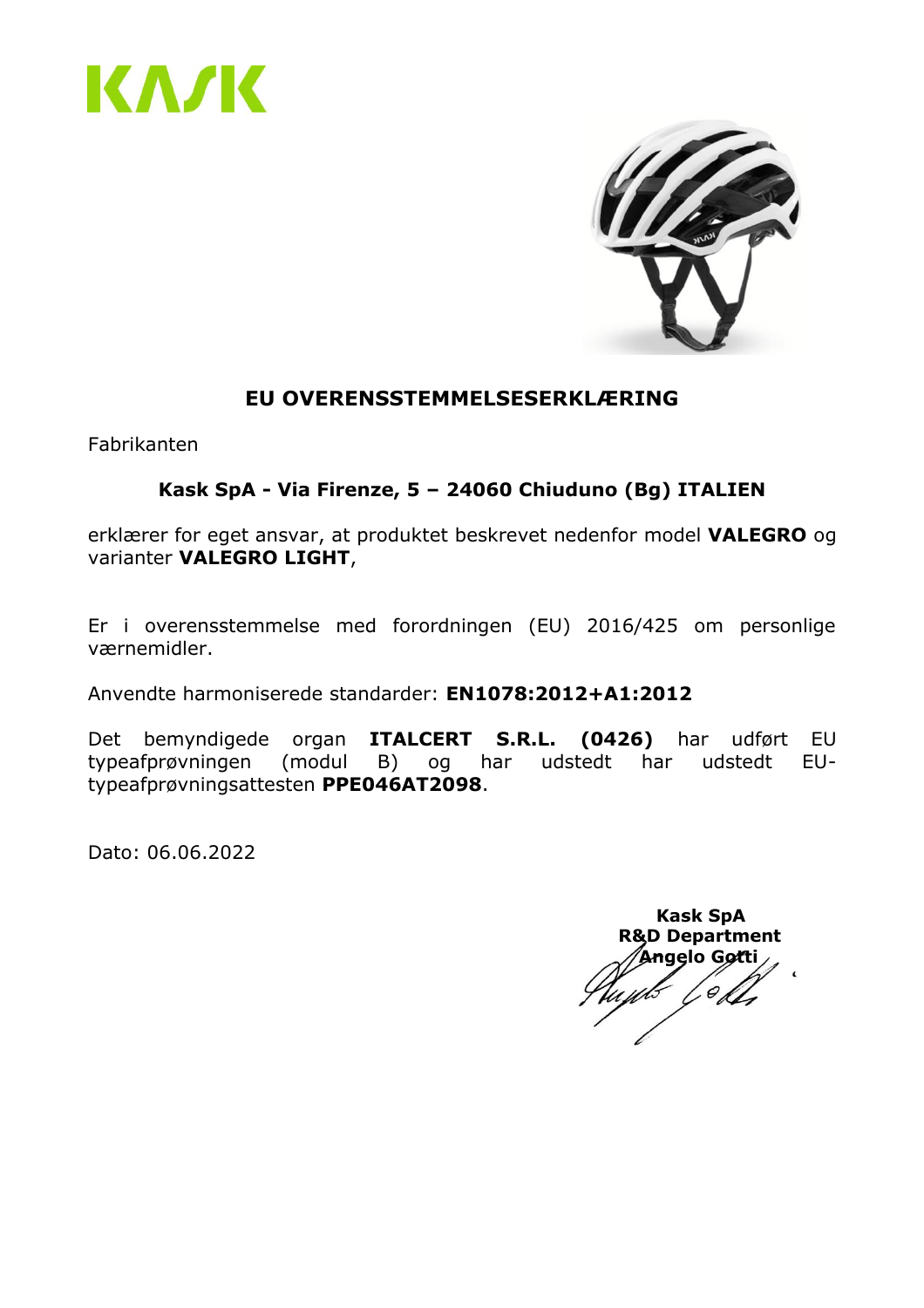



# **EÜ VASTAVUSDEKLARATSIOON**

Tootja

# **Kask SpA - Via Firenze, 5 – 24060 Chiuduno (Bergamo) ITAALIA**

deklareerib omal vastutusel, et toote mudel **VALEGRO** ja versioonid **VALEGRO LIGHT**,

vastavad isikukaitsevahendite määruse 2016/425/EL nõuetele

Ühilduvad harmoniseeritud nõuded: **EN1078:2012+A1:2012**

EÜ tüübihindamise (moodul B) teostas ning tüübihindamistõendi **PPE046AT2098** väljastas teavitatud asutus **ITALCERT S.R.L. (0426)**.

Kuupäev: 06.06.2022

 **Kask SpA R&D Department Angelo Gotti**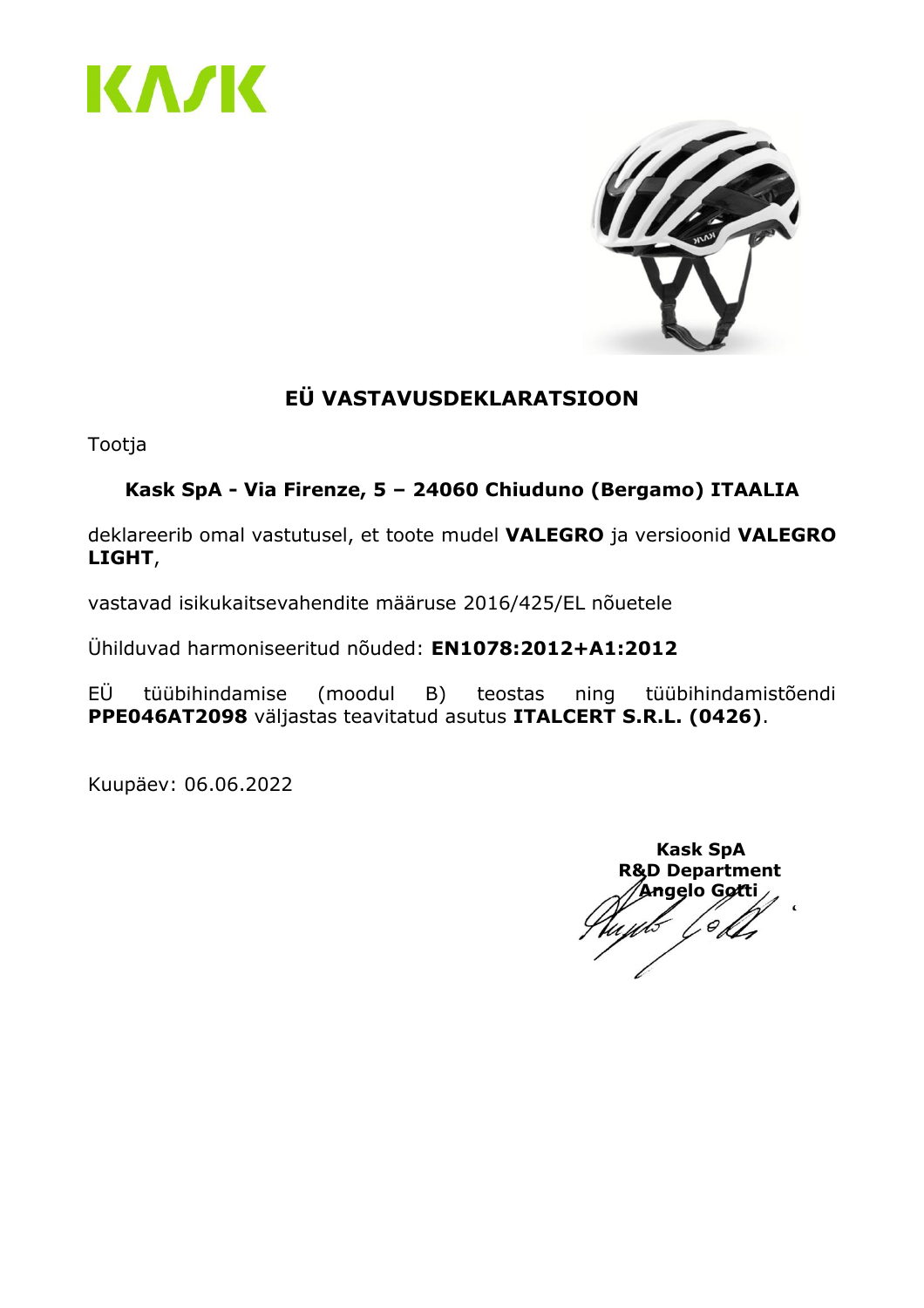



# **ES ATBILSTĪBAS DEKLARĀCIJA**

Ražotājs

#### **Kask SpA - Via Firenze, 5 – 24060 Chiuduno (BG) ITALIA (ITĀLIJA)**

uz savu atbildību paziņo, ka turpmāk aprakstītais izstrādājuma modelis **VALEGRO** un varianti **VALEGRO LIGHT**,

atbilst Regulas (ES) 2016/425 par individuālajiem aizsardzības līdzekļiem prasībām.

Izmantotie saskaņotie standarti: **EN1078:2012+A1:2012**

Paziņotā institūcija **ITALCERT S.R.L. (0426)** veica ES tipa pārbaudes (B modulis) un izsniedza ES tipa pārbaudes sertifikātu **PPE046AT2098**.

 **Kask SpA R&D Department Angelo Gotti** $\mathcal O$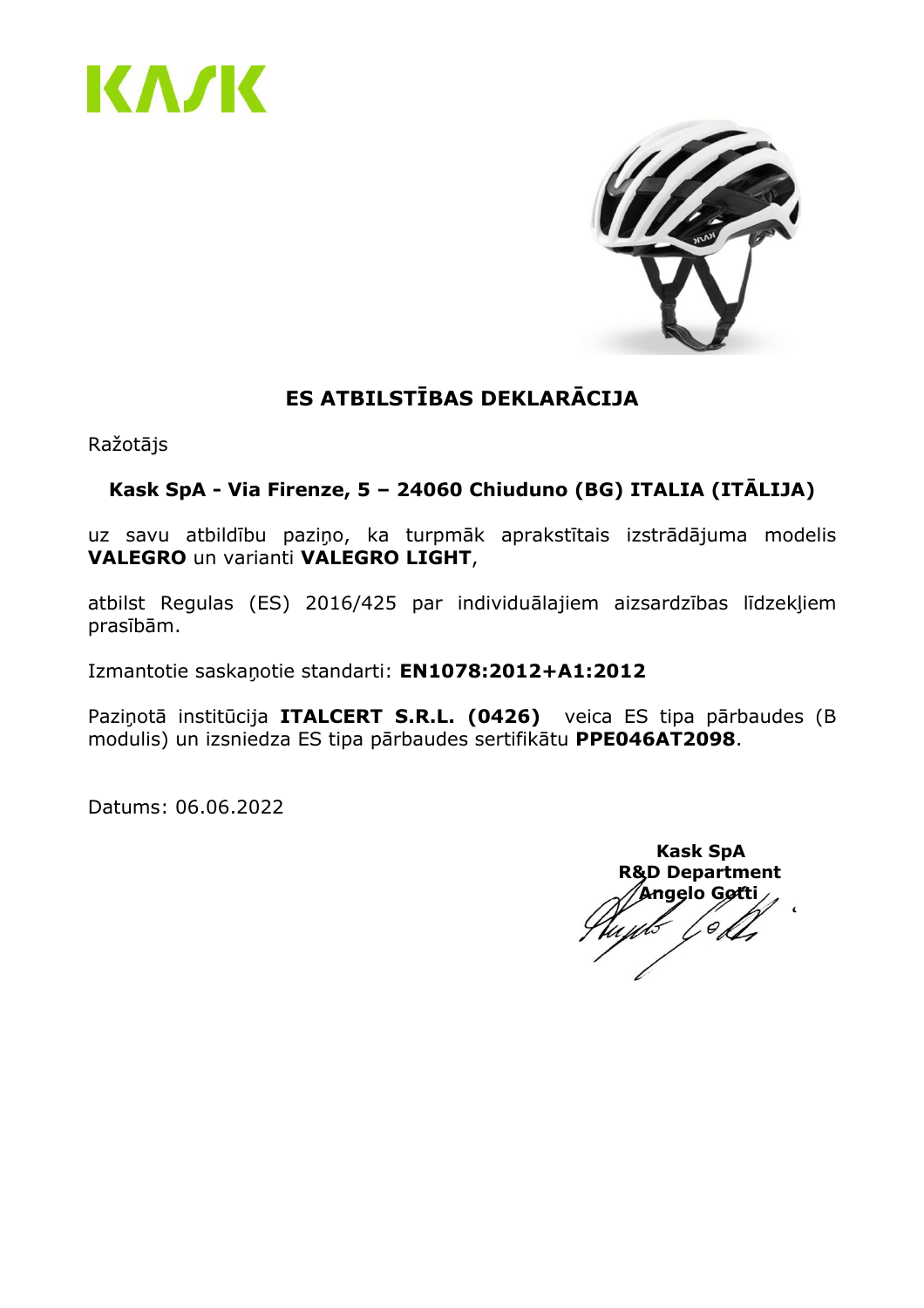



# **ES ATITIKTIES DEKLARACIJA**

Gamintojas

#### **"Kask SpA - Via Firenze, 5 – 24060 Chiuduno (Bg) ITALIJA**

prisiimdamas atsakomybę patvirtinta, kad toliau nurodytas produktas, kurio modelis **VALEGRO** ir versijos **VALEGRO LIGHT**,

atitinka reglamentą (ES) 2016/425 dėl asmeninės apsaugos priemonių.

Taikyti darnieji standartai: **EN1078:2012+A1:2012**

Paskelbtoji įstaiga **ITALCERT S.R.L. (0426)** atliko ES tipo (B modulio) tyrimą ir išdavė ES tipo tyrimo sertifikatą **PPE046AT2098**.

 **Kask SpA R&D Department Angelo Gotti**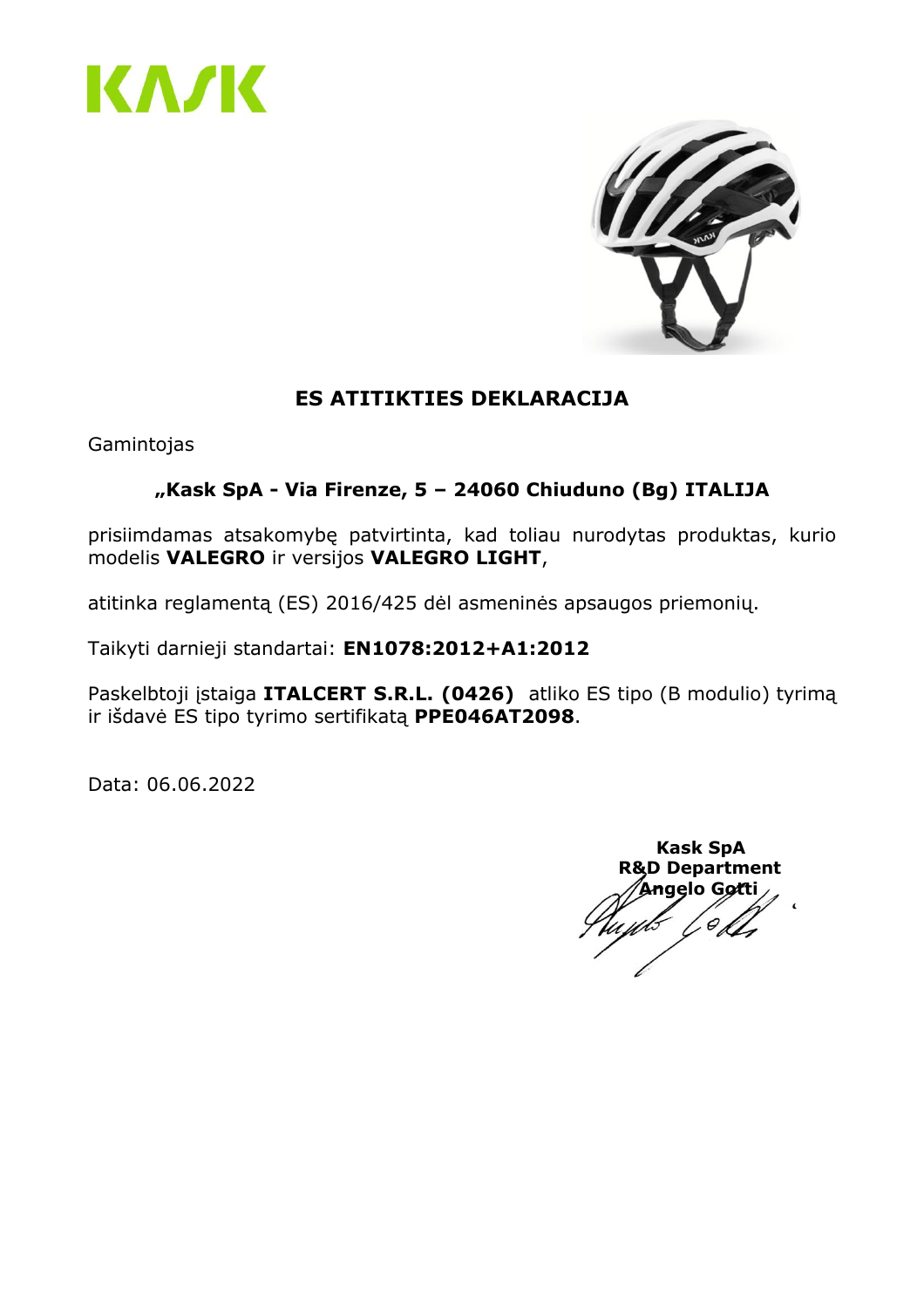



# **DEKLARACJA ZGODNOŚCI WE**

Producent

#### **Kask SpA - Via Firenze, 5 – 24060 Chiuduno (Bg) WŁOCHY**

oświadcza na własną odpowiedzialność, że produkt opisany na niniejszym modelu **VALEGRO** wraz z wariantami **VALEGRO LIGHT**,

jest zgodny z Rozporządzeniem (WE) 2016/425 odnoszącym się do środków ochrony indywidualnej.

Zastosowane normy zharmonizowane: **EN1078:2012+A1:2012**

Jednostka notyfikowana **ITALCERT S.R.L. (0426)** przeprowadziła badanie typu WE (moduł B) i wydała certyfikat badania typu WE **PPE046AT2098**.

 **Kask SpA R&D Department Angelo Gotti**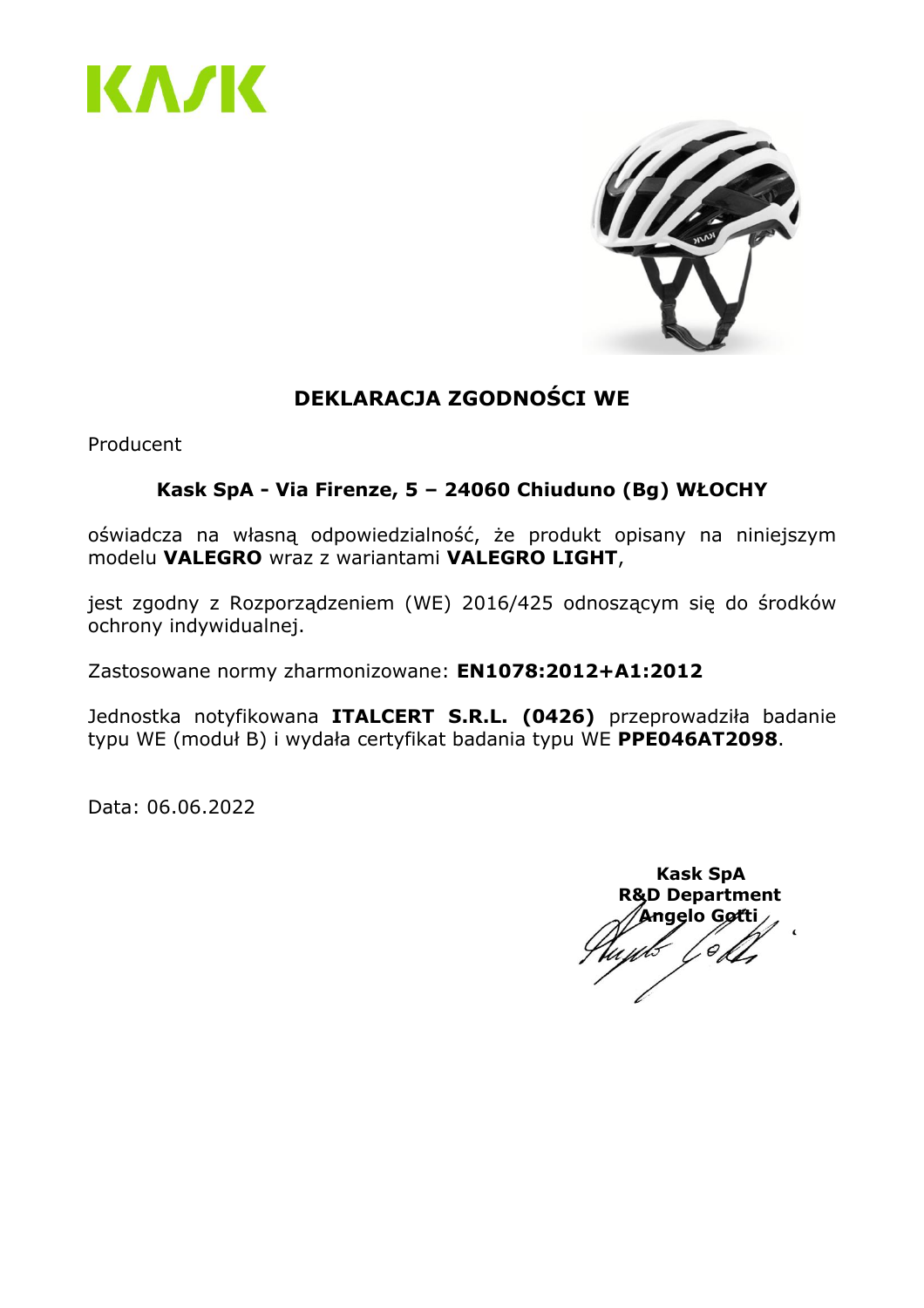



# **PROHLÁŠENÍ O SHODĚ EU**

Výrobce

# **Kask SpA - Via Firenze, 5 – 24060 Chiuduno (Bg) ITÁLIE**

prohlašuje na svou vlastní odpovědnost, že výrobek označený níže jako model **VALEGRO** a varianty **VALEGRO LIGHT,**

je v souladu s nařízením (EU) 2016/425 o osobních ochranných prostředcích.

Použité harmonizované normy: **EN1078:2012+A1:2012**

Subjekt **ITALCERT S.R.L. (0426)** provedl typovou zkoušku EU (modul B) a vydal certifikát přezkoušení typu EU **PPE046AT2098**.

Dne: 06.06.2022

 **Kask SpA R&D Department Angelo Gotti**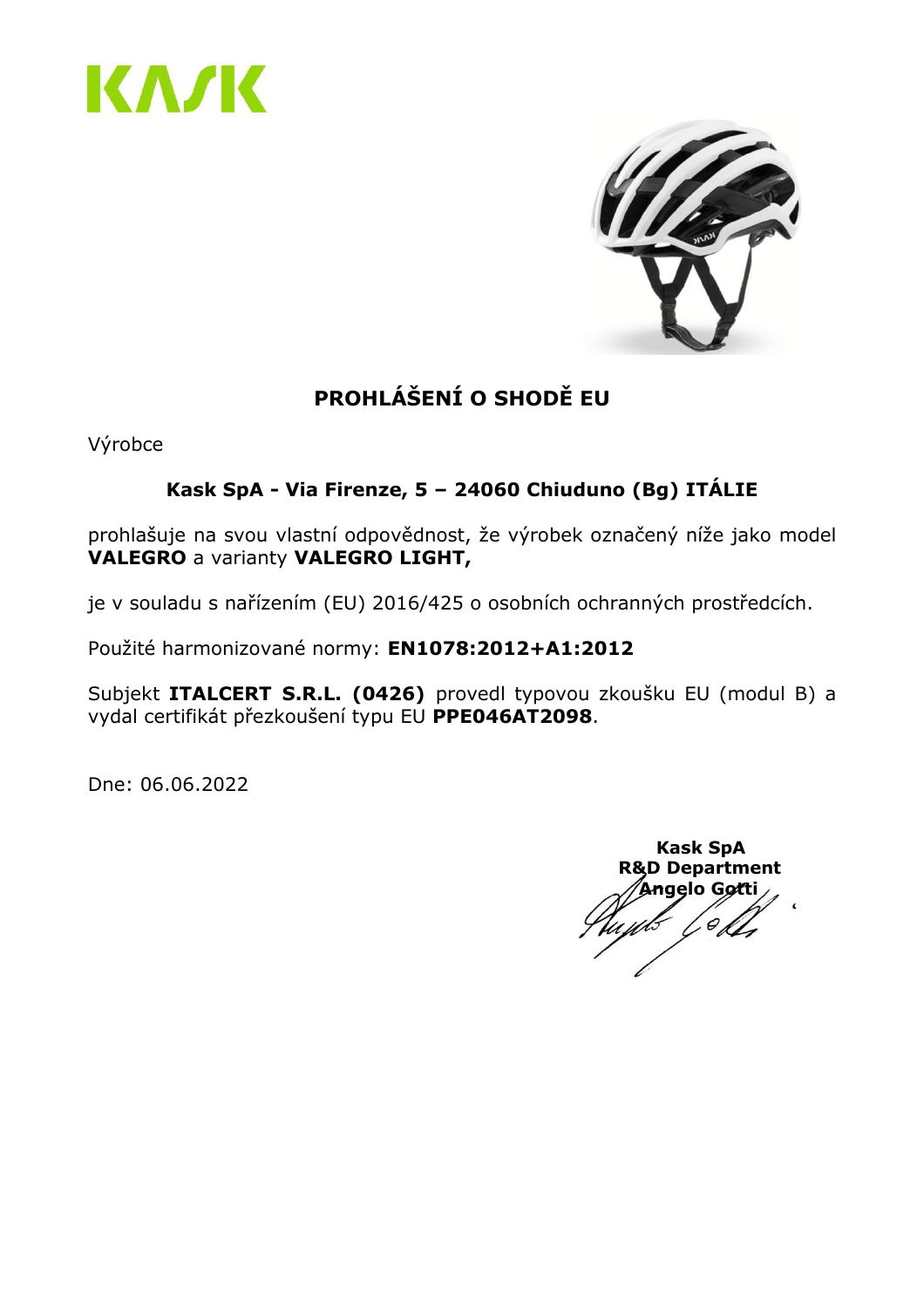



# **VYHLÁSENIE O ZHODE EÚ**

Výrobca

# **Kask SpA - Via Firenze, 5 – 24060 Chiuduno (Bg) TALIANSKO**

vyhlasuje na svoju vlastnú zodpovednosť, že výrobok označený nižšie ako **VALEGRO** a varianty **VALEGRO LIGHT,**

je v súlade s nariadením (EÚ) 2016/425 o osobných ochranných prostriedkoch.

Použité harmonizované normy: **EN1078:2012+A1:2012**

Notifikovaný orgán **ITALCERT S.R.L. (0426)** vykonal typovú skúšku EÚ (modul B) a vydal osvedčenie o typovej skúške EÚ **PPE046AT2098**.

Dňa: 06.06.2022

 **Kask SpA R&D Department Angelo Gotti**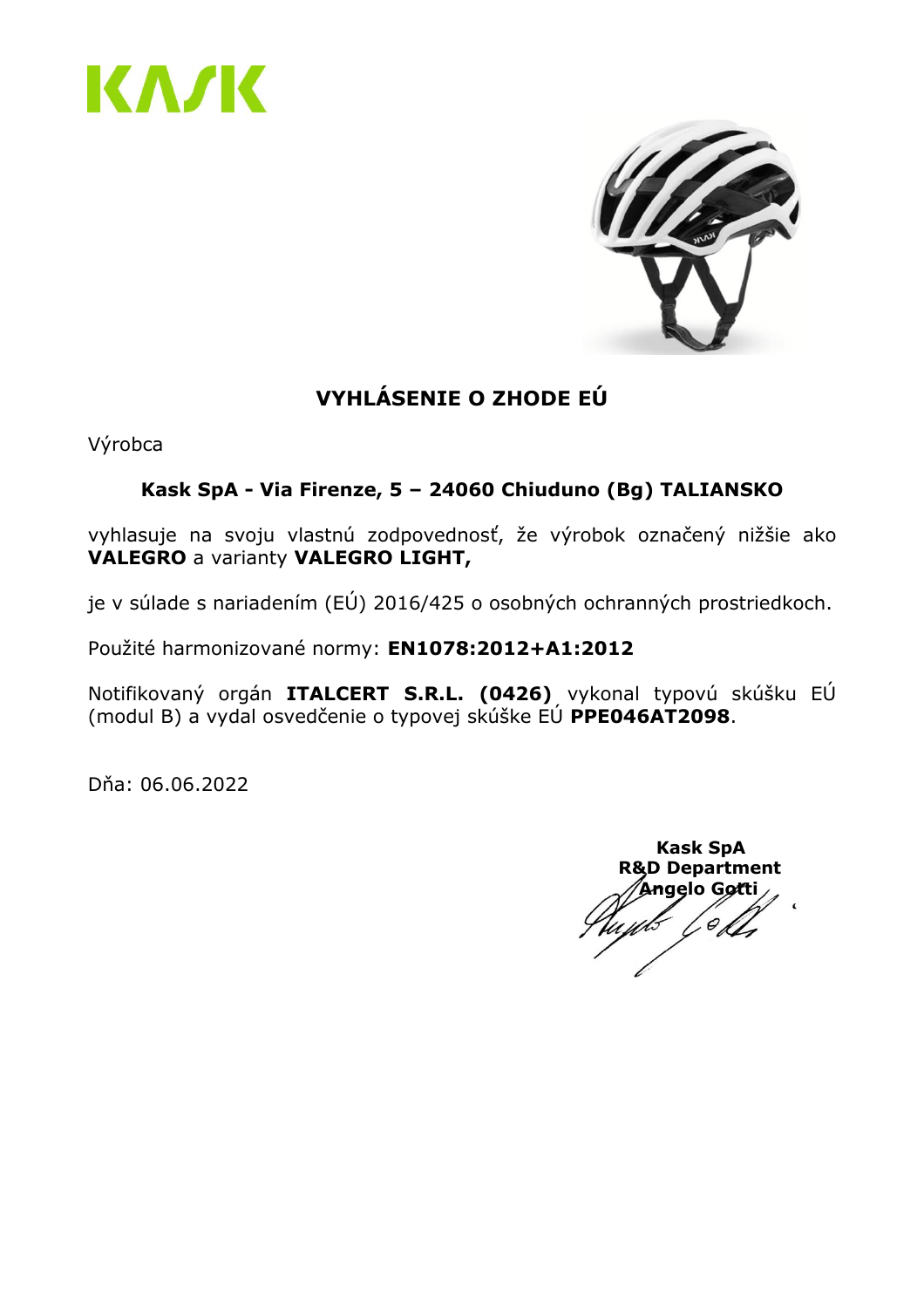



# **ЕС ДЕКЛАРАЦИЯ ЗА СЪОТВЕТСТВИЕ**

Производителят

#### **Kask SpA - Via Firenze, 5** – **24060 Chiuduno (Bg) ITALIA**

декларира на своя изключителна отговорност, че описаният продукт модел **VALEGRO** и варианти **VALEGRO LIGHT**,

е в съответствие с Регламент (ЕС) 2016/425 отнасящ се до личните предпазни средства.

Използвани хармонизирани норми: **EN1078:2012+A1:2012**

Нотифицираният орган **ITALCERT S.R.L. (0426)** е извършил ЕС изследване на типа (формуляр B) и е издал сетификат за ЕС изследване на типа **PPE046AT2098**.

Дата: 06.06.2022

 **Kask SpA R&D Department Angelo Gotti**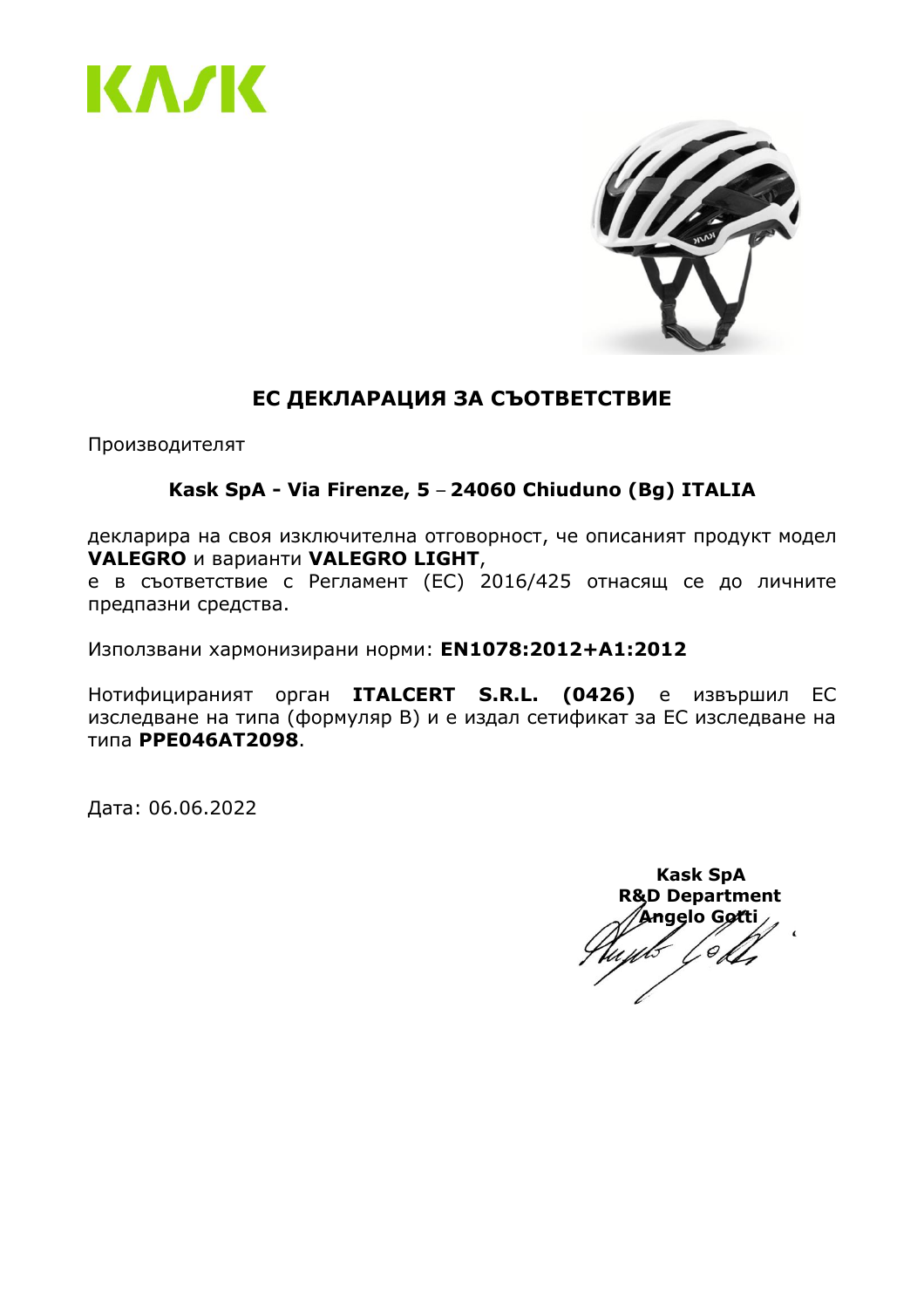



# **EU MEGFELELŐSÉGI NYILATKOZAT**

A gyártó

# **Kask SpA - Via Firenze, 5 – 24060 Chiuduno (Bg) ITALIA**

saját kizárólagos felelősségére kijelenti, hogy az alábbiakban leírt termék **VALEGRO** típusa és **VALEGRO LIGHT** változatai,

megfelel az egyéni védőfelszerelésekre vonatkozó 2016/425 (EU) szabályzatnak.

Alkalmazott harmonizált szabványok: **EN1078:2012+A1:2012**

A **ITALCERT S.R.L. (0426)** bejelentett szervezet elvégezte az EUtípusvizsgálatot (B modul) és kibocsátotta az EU típusvizsgálati tanúsítványt **PPE046AT2098**.

Kelt: 06.06.2022

 **Kask SpA R&D Department Angelo Gotti**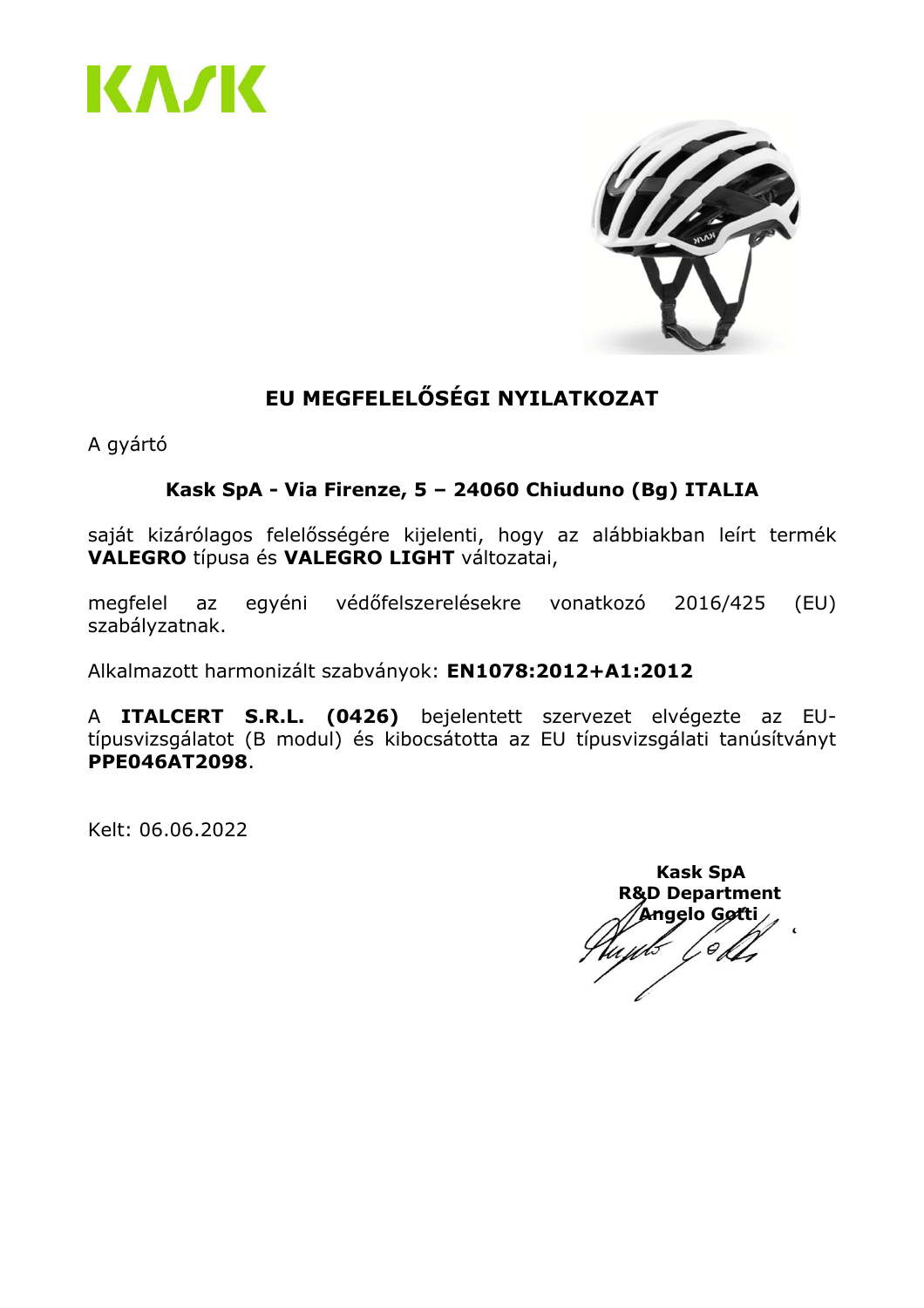



# **DECLARAȚIE DE CONFORMITATE UE**

Producătorul

#### **Kask SpA - Via Firenze, 5 – 24060 Chiuduno (Bg) ITALIA**

declară pe propria răspundere că produsul descris în modelul alăturat **VALEGRO** și variantele **VALEGRO LIGHT,**

Este în conformitate cu Regulamentul (UE) 2016/425 privind echipamentele individuale de protecţie.

Standarde armonizate utilizate: **EN1078:2012+A1:2012**

Organismul notificat, **ITALCERT S.R.L. (0426)**, a efectuat analiza UE a tipului (modul B) și a eliberat certificatul de examinare UE a tipului **PPE046AT2098**.

 **Kask SpA R&D Department Angelo Gotti**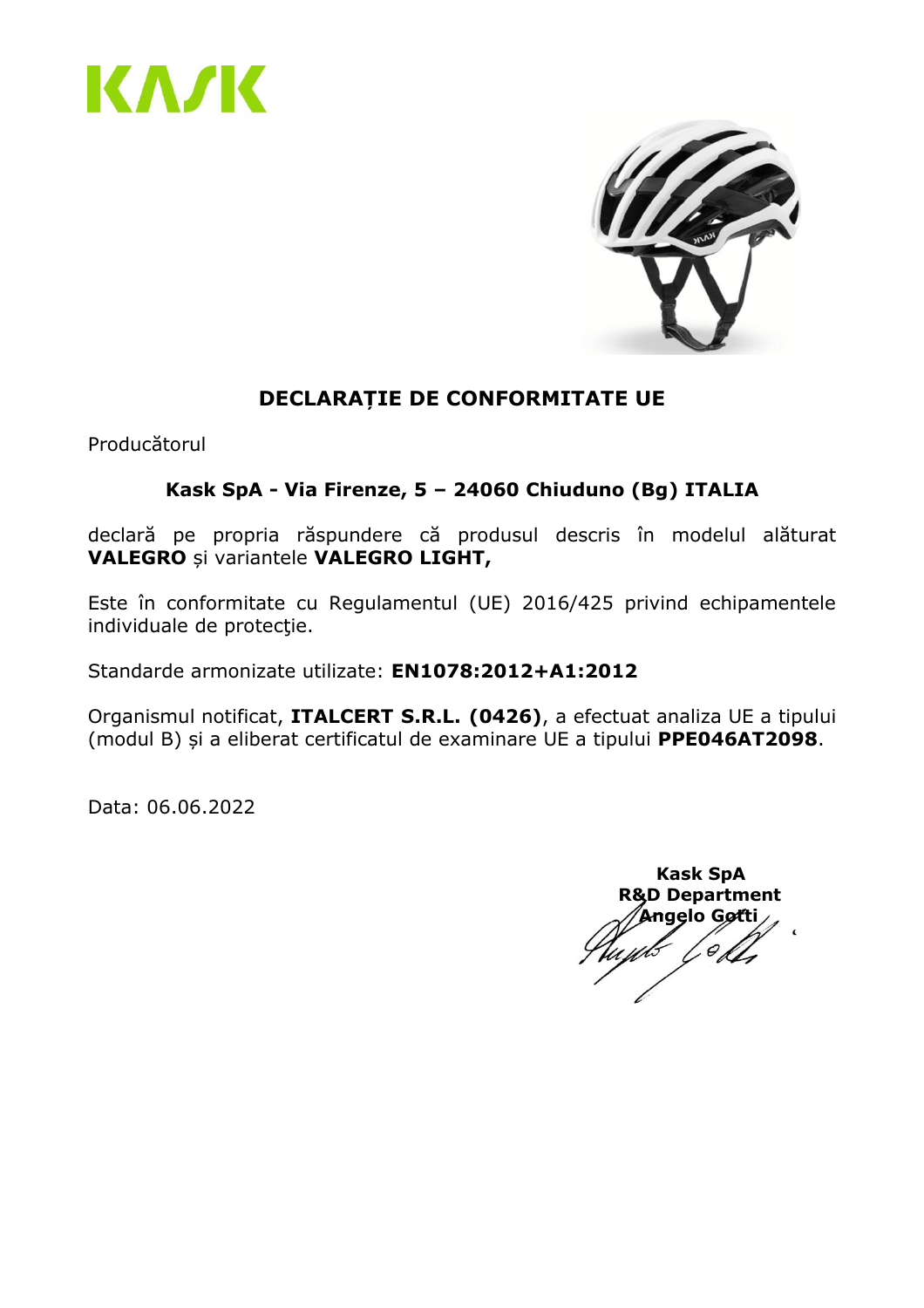



# **EU IZJAVA O SKLADNOSTI**

Proizvajalec

# **Kask SpA – Via Firenze 5 – 24060 Chiuduno (Bg) – ITALIJA**

izjavlja na izključno lastno odgovornost, da je v nadaljevanju opisani proizvod, model **VALEGRO** in različice **VALEGRO LIGHT**,

skladen z Uredbo (EU) 2016/425 o osebni varovalni opremi.

Uporabljeni usklajeni standardi: **EN1078:2012+A1:2012**

Priglašeni organ **ITALCERT S.R.L. (0426)** je opravil EU-pregled tipa (modul B) in je izdal certifikat EU-pregleda UE tipa **PPE046AT2098**.

 **Kask SpA R&D Department Angelo Gotti**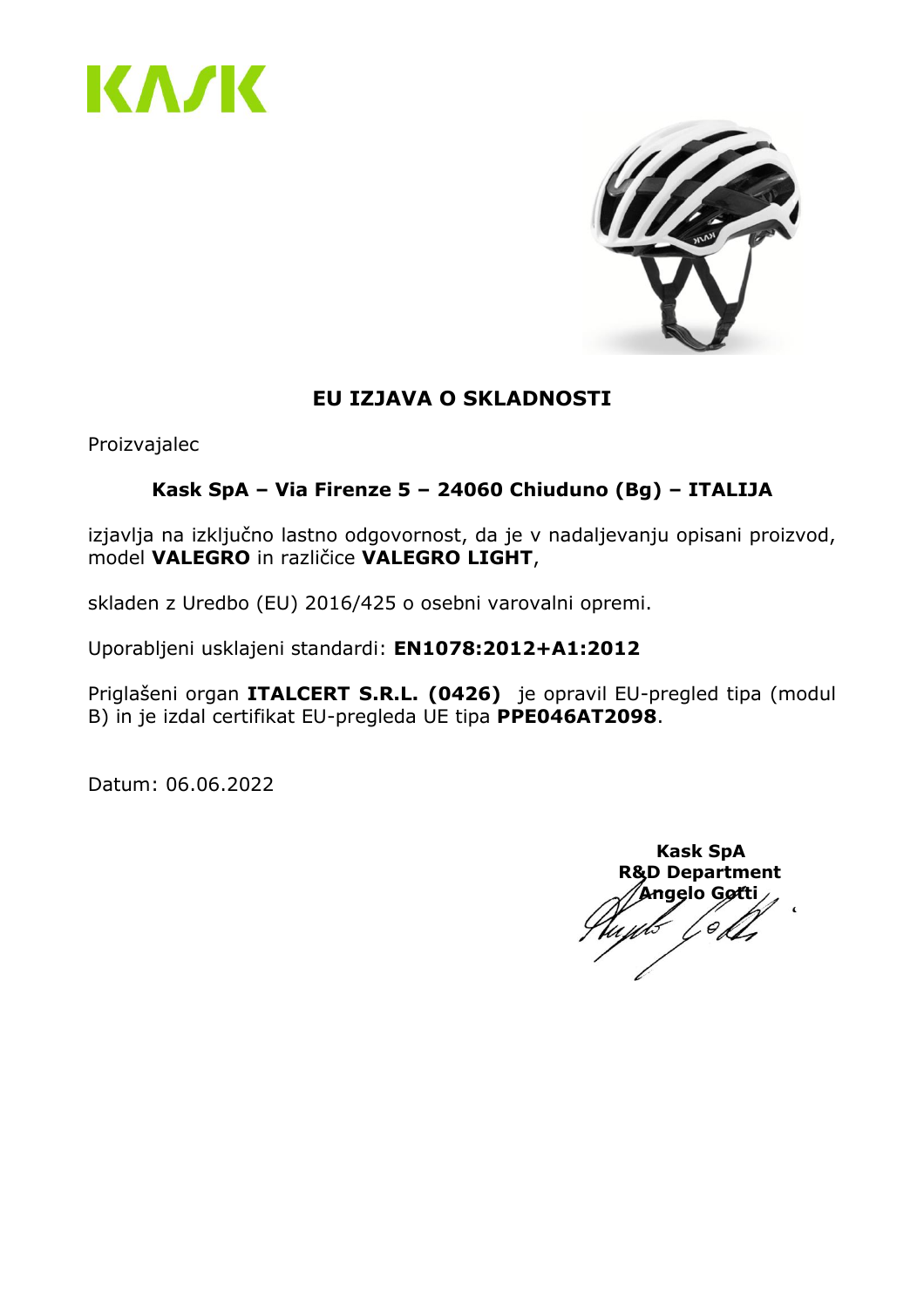



# **EU IZJAVA O SUKLADNOSTI**

Proizvođač

# **Kask SpA – Via Firenze, 5 – 24060 Chiuduno (BG) ITALIJA**

pod svojom isključivom odgovornošću izjavljuje da je proizvod opisan u nastavku, model **VALEGRO** i varijante **VALEGRO LIGHT**,

u skladu s Uredbom (EU) 2016/425 o osobnoj zaštitnoj opremi.

Primijenjene harmonizirane norme: **EN1078:2012+A1:2012**

Prijavljeno tijelo **ITALCERT S.R.L. (0426)** izvršilo je EU tipsko ispitivanje (modul B) i izdalo je potvrdu o EU tipskom ispitivanju **PPE046AT2098**.

 **Kask SpA R&D Department Angelo Gotti**0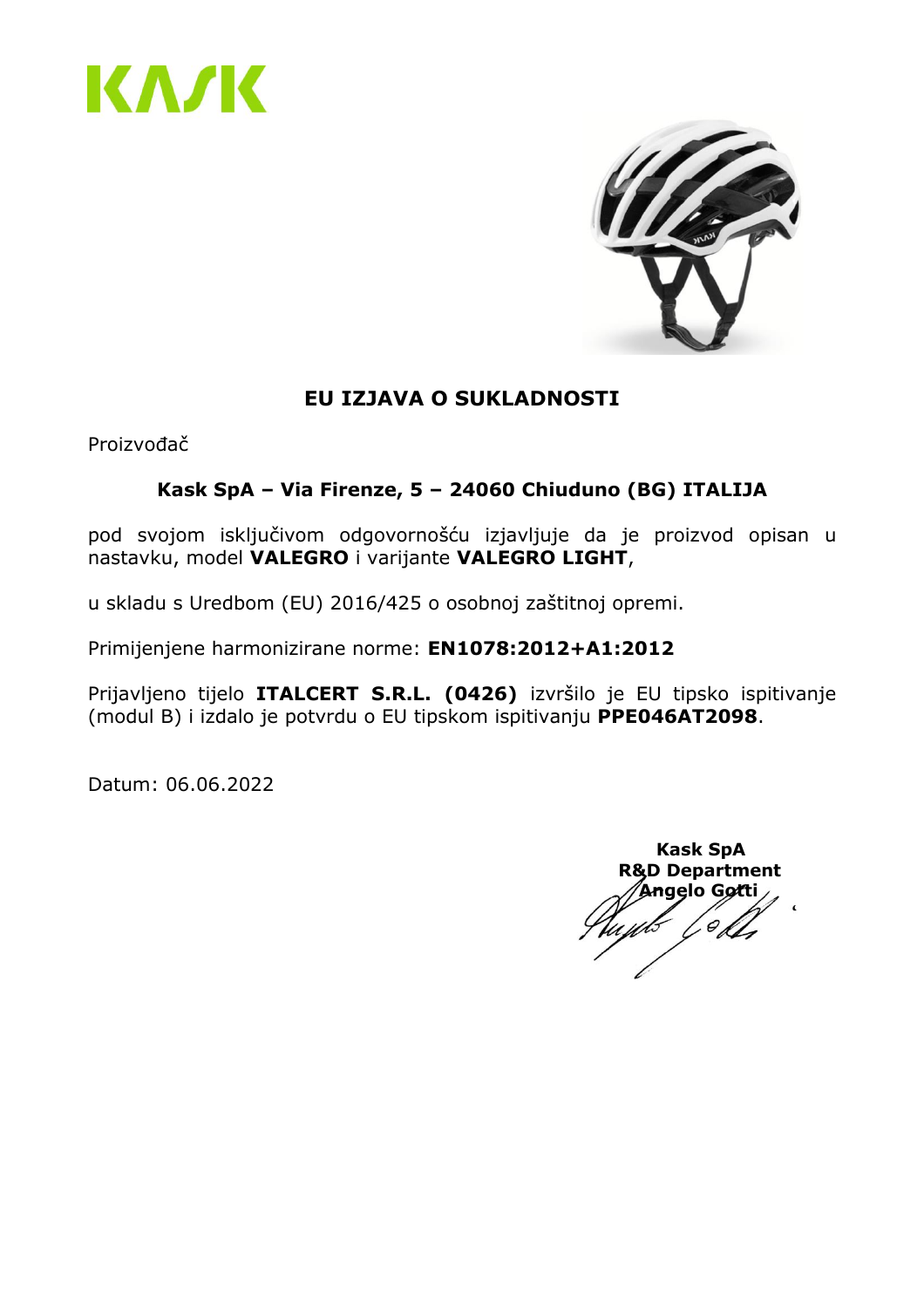



#### **ΔΗΛΩΣΗ ΣΥΜΜΟΡΦΩΣΗΣ ΕΕ**

Ο κατασκευαστής

#### **Kask SpA - Via Firenze, 5 – 24060 Chiuduno (Bg) ITALIA**

δηλώνει υπό την αποκλειστική του ευθύνη ότι το προϊόν που περιγράφεται παρακάτω μοντέλο **VALEGRO** και παραλλαγές **VALEGRO LIGHT**,

Συμμορφούται με τον Κανονισμό (ΕΕ) 2016/425 για τα μέσα ατομικής προστασίας (ΜΑΠ).

Εναρμονισμένα πρότυπα που χρησιμοποιούνται: **EN1078:2012+A1:2012**

Ο διαπιστευμένος οργανισμός **ITALCERT S.R.L. (0426)** έκανε την εξέταση ΕΕ του τύπου (έντυπο B) και χορήγησε το πιστοποιητικό εξέτασης ΕΕ του τύπου **PPE046AT2098**.

Ημερομηνία: 06.06.2022

 **Kask SpA R&D Department Angelo Gotti**